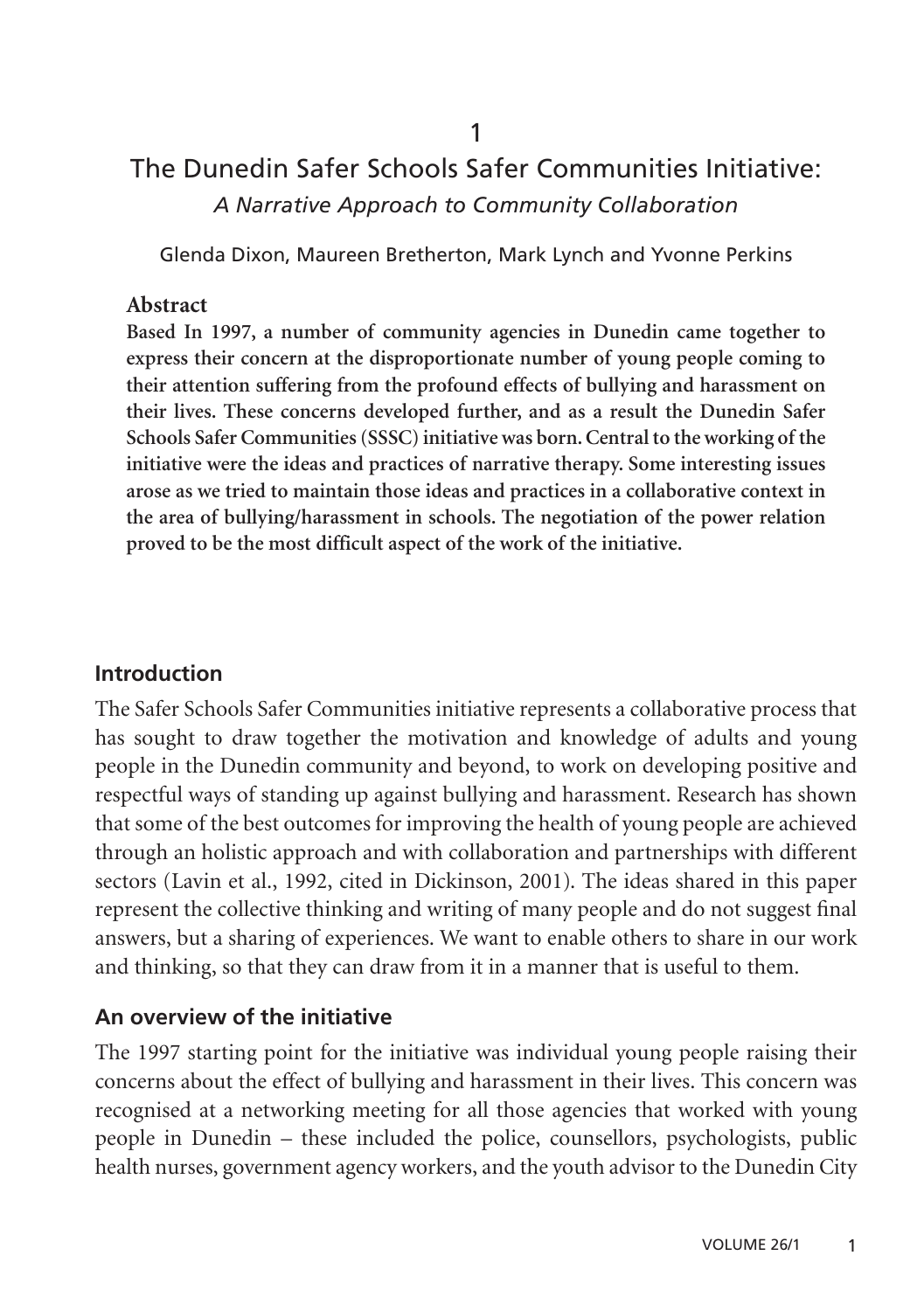Council – and it led to the formation of a special interest group which was hosted by the Youth Specialty Service of Healthcare Otago, our regional health provider.

Over time, the interest group meetings began to investigate the possibility of taking a collective approach with schools. Some workers were concerned about how schools might view this approach. A public forum was held, and from this grew a comprehensive collaborative process of sharing concerns, interests, and resources. This in turn led to the first signing of the City of Dunedin Safer Schools Safer Communities Charter. The charter-signing acknowledged a comprehensive journey involving many voices with an interest in the well-being of youth. We believe it has been finding a way in which to begin to hear the variety of voices present in our community as a whole that has enabled us to draw together commitment for seeking respectful change. When the meetings first began, people had no idea of what might happen as a result. No one would have envisioned that part of the outcome would involve creating and signing a charter. What follows is a chronological account of the process, some of the problems we encountered along the way, and some thoughts about why it was that these problems were occurring.

### **Finding ways to listen in the beginning**

The first difficulty surfaced early on. This difficulty could be named as a "difficulty in moving forward". The people in the interest group did not come together with a "purpose"; rather they came together with a "concern" (bullying and harassment). Because bullying and harassment likes to take a powerful position, the group had to be wary of replicating bullying and harassment practices. Some (but not all) of the group members had an interest in narrative ideas and practices (Bird, 2004; White, 2004; White & Epston, 1989; Winslade & Monk, 1999). Narrative ideas and practices have at their heart the notion of decentred practice and an awareness of the reproduction of power relations in counselling/therapy (Bird, 2004; White, 1997). Some group members were keen to acknowledge and negotiate the effects of power relations as they were constituted within the relationships in the group. To this end, some group members were aware that often only the loudest voices are heard at group meetings. They wanted to overcome this problem from the outset. The beginnings of finding a way to listen and hear were discovered and experimented with in the initial group meetings. In these meetings we recognised that having a strong voice and making this voice heard over others supported the idea of "being seen". Being able to capture a significant amount of air-time suggested that the speaker had a strong case to be supported.

In time we learnt that support established in this way may have considerable costs in terms of interpersonal and interagency relationships. The outcome of such strength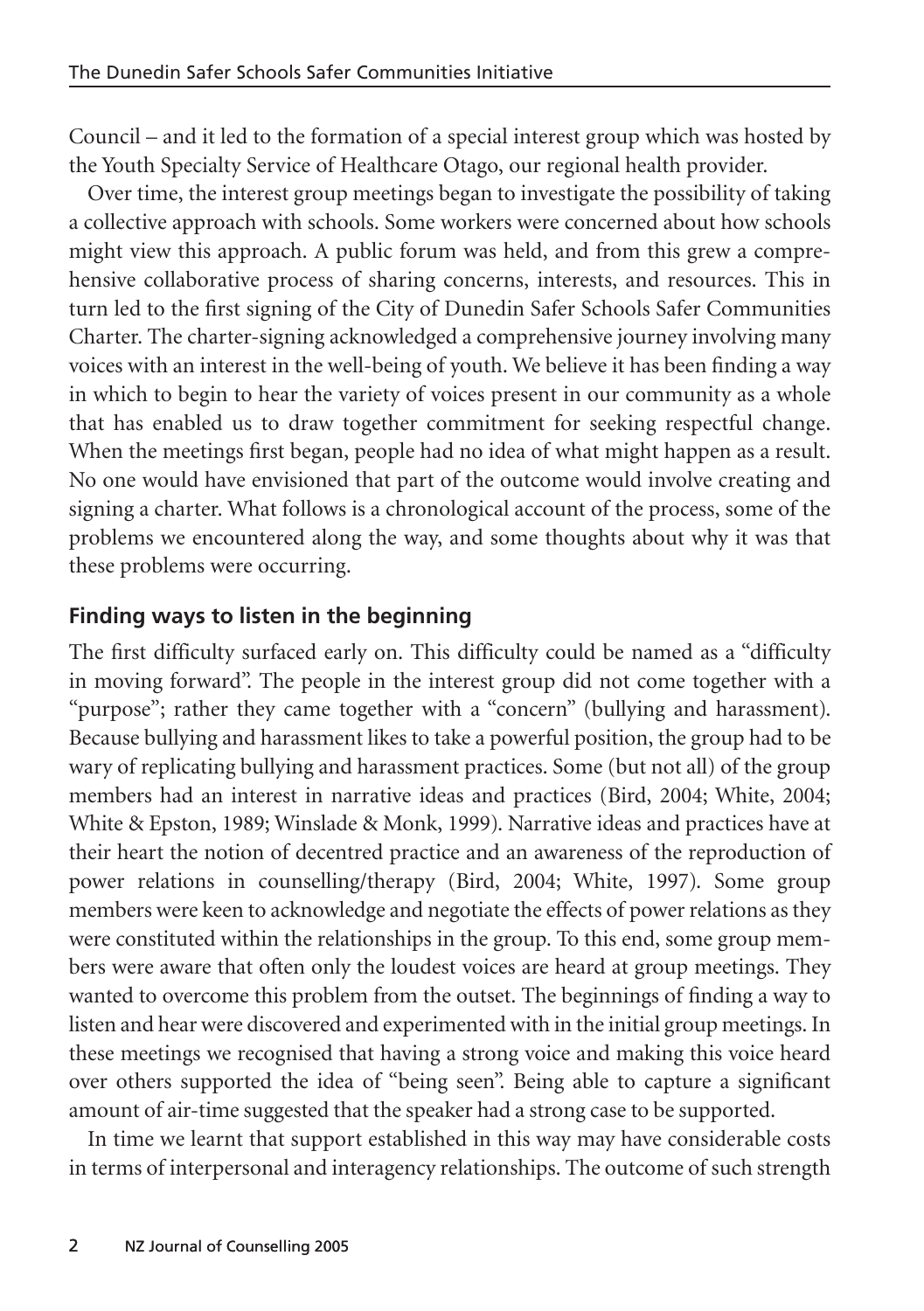may be shown in an initial patronage of the idea, but behind the scenes limited commitment may exist because it has been gained by a loud voice rather than by genuinely shared agreement. The result of such practices, when starting out, was a feeling that each meeting gained a small amount of ground then often became bogged down. Group members sometimes went away feeling disenchanted, and it seemed like each meeting had almost to make a new start, rather than consolidate understanding. This feeling continued to dog the group as it moved forward, but we were committed to keeping a process that did not buy into "power over" tactics. Some of the rationale for this is explored further on in the paper.

What eventually developed was a flexible core group working party (herein referred to as the initiative), which aimed to build links with workers, agencies and schools. The small core group of workers focused on developing a process that was accessible – allowing entry and re-entry, as well as ongoing conversations with those not able to attend meetings. People who were not able to make regular meetings were asked if they would be prepared to make themselves (and their agency's services) available for specific tasks. Such tasks ranged from mailing out information/minutes and presenting at workshops to making the financial structure available to hold specifically sourced funding. This enabled the initiative to call on a wider group to fulfil roles and tasks as needed. In one sense this enabled the development of a structure that breathed – expanding to meet the needs of running large forum meetings and reducing again to enable the type of effective planning that works best in a small group setting. Overall, it enabled the initiative to grow in stature as more workers developed flexible links and experienced the real benefits of being associated with the initiative. Perhaps readers can get a sense already that this initiative was not working within the bounds of "usual practice". For instance, we resisted both forming a committee with designated "officers" such as "secretary", "chairperson" and "treasurer", and also the idea that one agency should "take" or "hold" responsibility for the initiative. The feeling was that if this were to happen it would mean the initiative may become the responsibility of someone and very quickly lose its "collaborative" context.

We were committed to the idea so eloquently expressed by Jonella Bird (2004, p. 159) that "whenever people are assigned to a socially sanctioned role which entitles them to assess, treat, and act on behalf of others … a power relation is generated".

### **Collaboration in a competitive environment**

The second issue that arose was the notion of working collaboratively across agencies (and later across schools). The people who had initially expressed concerns about the reports of bullying and harassment were not people working in schools, but it was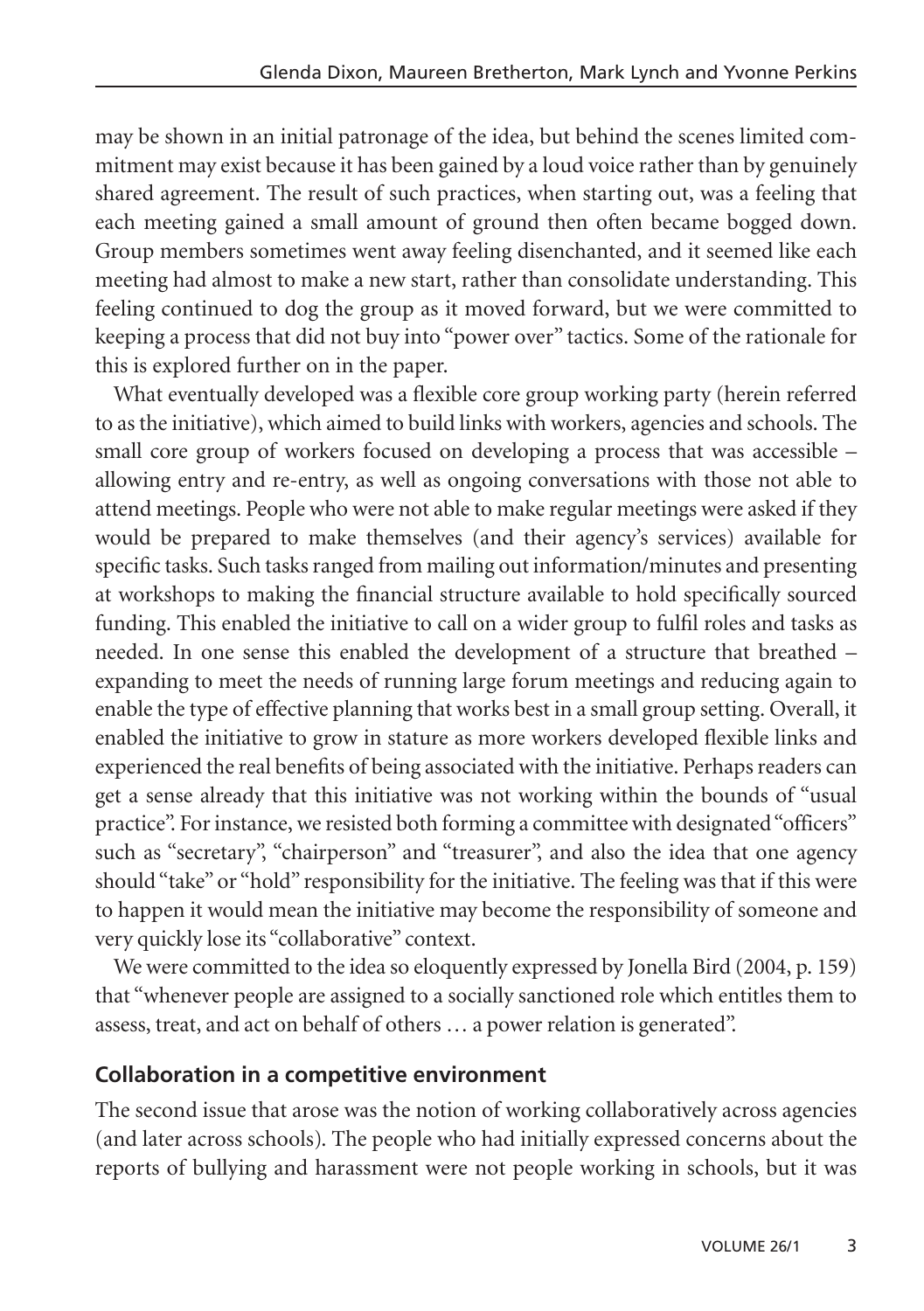perceived that much of the bullying was happening in schools. We wondered how we might approach schools with our concerns without entering into blaming language. We were also worried that schools might not be willing to talk openly about bullying and harassment since this is such a sensitive issue in today's environment.

If we take the stance that New Zealand has become a more competitive environment to live and work in since the economic and social reforms that took place between 1984 and 1998 (Carpenter, 2001; Codd, 1999), then we have to acknowledge that there may be a pull from workers and agencies to pit themselves against other agencies and their initiatives. Alongside this issue is the fact that many workers are working relatively independently, which necessitates having a strong voice to ensure they survive in the present environment.

Schools are no different. They also function in a competitive environment (Gordon, 1999; Lauder et al., 1999; Lee & Lee, 1999). Prior to 1990 all New Zealand schools were controlled by central government under the auspices of local education boards. Zoning policies meant that schools had a catchment area from which their students came. There had been few changes since the 1877 Education Act, which advocated free, secular and compulsory schooling. Invariably schools had the same resources and produced similar outcomes. On reflection, it seems that more sharing within the school, between the teachers, and between schools was common then. Since the 1989 reforms New Zealand schools have been self-governing (run by Boards of Trustees), and have been encouraged to develop their own culture to suit the needs of their students. Zoning was removed, therefore competition between schools to attract students is high, and there is a strong focus on academic achievement. Schools and educational institutions are most often in direct competition with each other because some students attract higher funding, and the more students the more money, meaning higher wages can be paid to attract more qualified staff and better resources. Some (Lee & Lee, 1999; Shelton, 1998) argue that this competitive model has created a climate of "winner and loser" schools, where strong schools go from strength to strength and schools in poorer areas struggle to attract students and begin the downward spiral that low numbers and low academic achievement encourages.

According to Peters and Marshall (1996), the emphasis on a new culture of enterprise and competition is part of the discourse of the new right, which represents a deliberate and sustained attempt at cultural reconstruction. At the heart of this attempt is the notion of "enterprise culture", and central to this notion is the importance of reconstructing education so that it will deliver the research skills and attitudes required for New Zealand to compete in an increasingly competitive international economy. They go on to suggest that for children school will be the institution that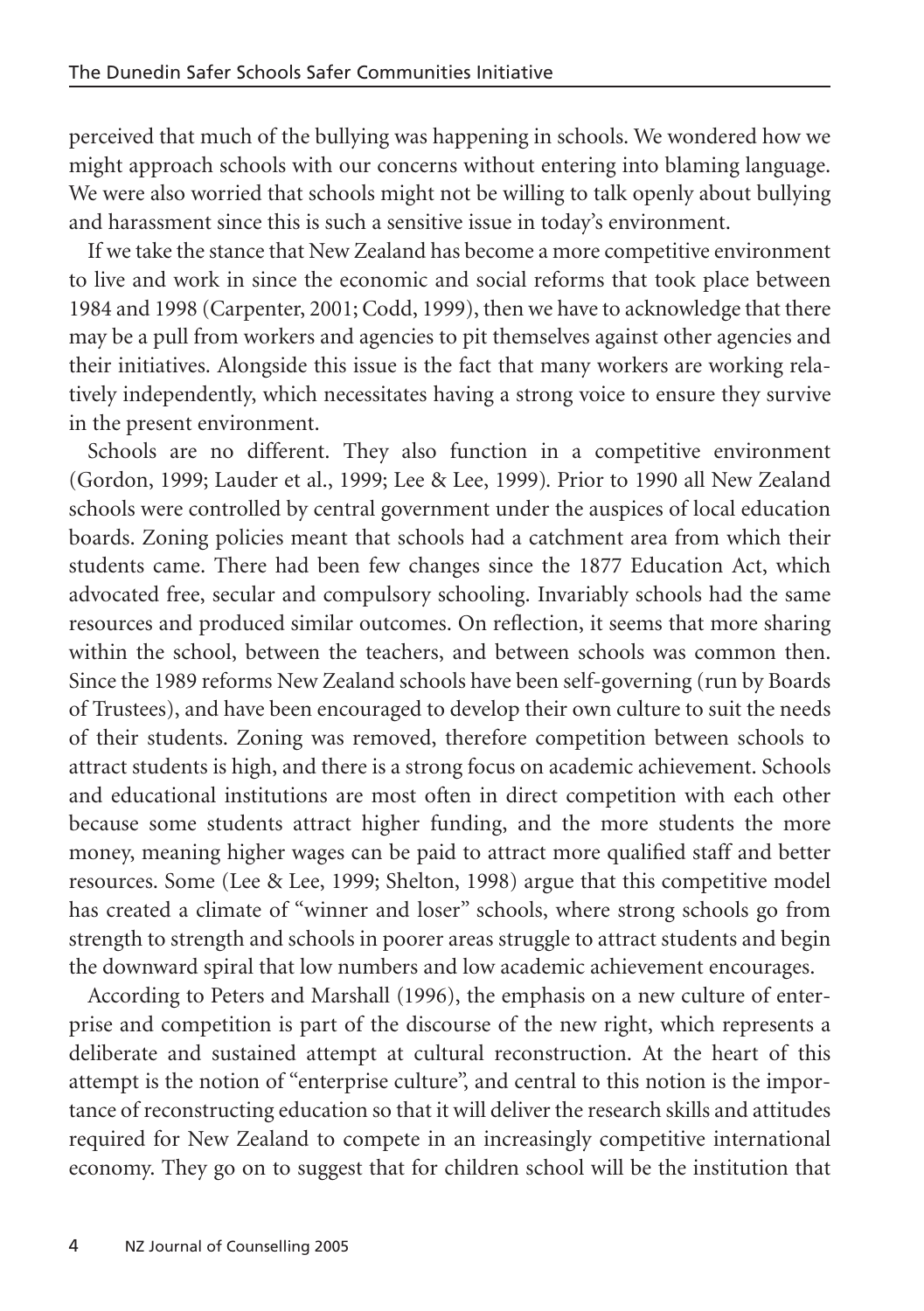ascribes value and quality to the enterprise culture by defining which knowledge is important knowledge, and by inculcating such knowledge through a curriculum which will itself be infiltrated by the enterprise culture.

Given this, we wondered: (a) why schools would want to collaborate, and (b) how collaboration between institutions and agencies could work within the current quasimarket approach to education.

#### **Introducing a theoretical lens**

When working within narrative ideas and practices it is important for us to be continually reflexive (to look beyond what we see and break from its "taken for granted" influences). To invite reflexivity we want to move for a moment to a theoretical perspective so as to try to make sense of a practical difficulty. If we place the SSSC initiative and narrative ideas and practices within a poststructuralist worldview, and our educational institutions and some agencies within a structuralist worldview, then we begin to understand, and can make some sense of, the problems that began to arise in sustaining collaboration and working with the power relation.

It is generally accepted that the characteristics of the structuralist view involve the idea that: (i) general laws and truths may be attained by way of reason, science and technology; (ii) there is determinacy of meaning in any text or event, and (iii) the subject/self/individual has real ontological status or existence (Held, 1995, p. 9). By way of contrast, the poststructuralist view: (i) rejects general laws and truths in favour of local unique personal contextualised "truths"; (ii) claims there is a plurality of meaning in texts and events, and (iii) proclaims the death of the subject/self/individual, that is, it denies the real existence of the subject in terms of ontological status (Held, 1995, p. 9).

This difference has a great deal of influence because, we suggest, the work of SSSC is in direct conflict with the structuralist view. We are suggesting that educational contexts and some agencies still operate within the grip of a structuralist framework. The language that supports this worldview includes terms such as hierarchical top–down power; policies for all (for fairness); correct ways of being (codes of practice); rules for attendance; set procedures for dealing with difficulties; correct channels; quality assurance; strict guidelines; learning outcomes and objectives, and assessment exemplars. We work within a liberal education model in which personal autonomy is a central aim, and the notion of choice has now become a dominant theme.

Bullying and harassment is about power, and the structuralist view of power is different to the poststructuralist view. To further understand the poststructuralist view of power we need to consult with Foucault. Power, according to Foucault (1980),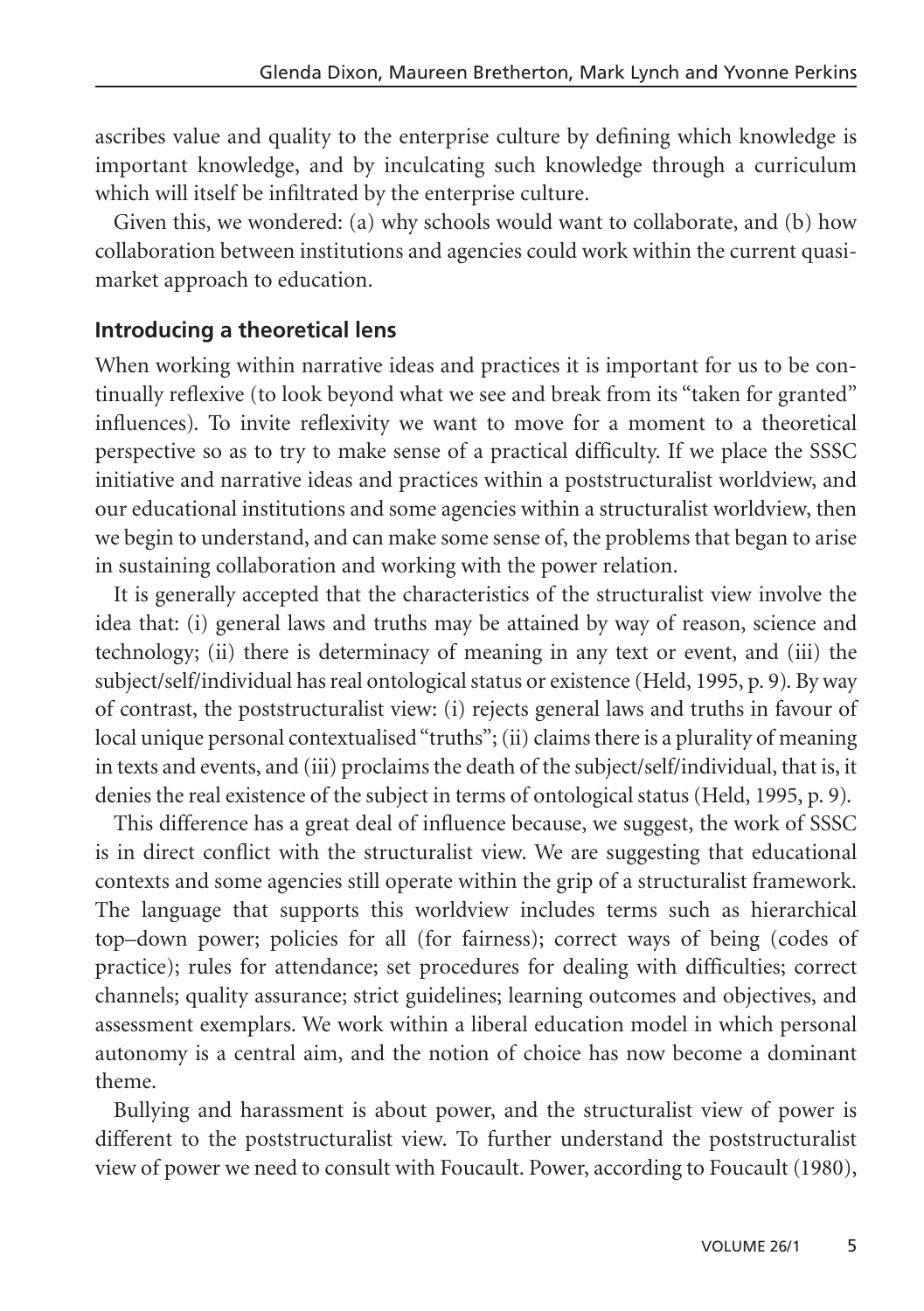does not allow itself to be localised and fixed. Power is positive, productive and relational. For Foucault all social relations are power relations. Moreover, power and knowledge directly imply one another (Foucault, 1979). Foucault focused attention on the power *in* knowledge rather than the power *of* knowledge.

Foucault's question about power is How: "How is power exercised?" (Marshall, 1996, p. 115). When Foucault talks of power he talks of relationships of power (Foucault, 1979, 1980, 1982, 1988). To understand institutions (and therefore schools and some agencies) we have to understand the mechanics of power relations within them. Foucault suggests that power is associated with practices, techniques and procedures. It is exercised rather than held, a property of relations, manifest through practices. Finally, power does not have a necessary central point or locus. Rather it is employed at all levels, has many dimensions and is evident in all social networks. As Townley (1994, p. 8) points out, reconceptualising power as a relational activity has several implications for the way it is studied:

*Power can no longer be portrayed as "external", something which operates on something or someone. It is integral to that relation. It is also "productive" in the sense that it creates "objects". Power is positive and creative, not just negative or repressive. (*p. 8, emphasis in original)

On reflection, we can see that the way we were thinking about power and trying to "do" collaboration fitted with Foucault's ideas about power. The *exercise* of power therefore was a central issue, both in schools, where the practices, techniques and procedures which render power effective are quite structured, and also in the workings of the initiative. This, however, was not clear to everyone at the time, and if it had been it would have helped the group process. At the time we knew that what we were doing was *different*, but we could not really put our finger on why it was so *difficult*.

It was evident to us that the way we viewed power and the practices and the procedures that we used would be important in both the process of the initiative and any outcomes the initiative may produce.

Now, returning to our description of how the initiative developed, we want to move on to explain the process whereby schools were invited to join the initiative, bearing in mind that our actions were fuelled by the need to be acutely aware of power relations.

#### **An invitation to schools**

The starting point for our approach to schools was an *invitation*. The idea of an invitation was drawn from Alan Jenkins' (1990) work, and focused the attention of the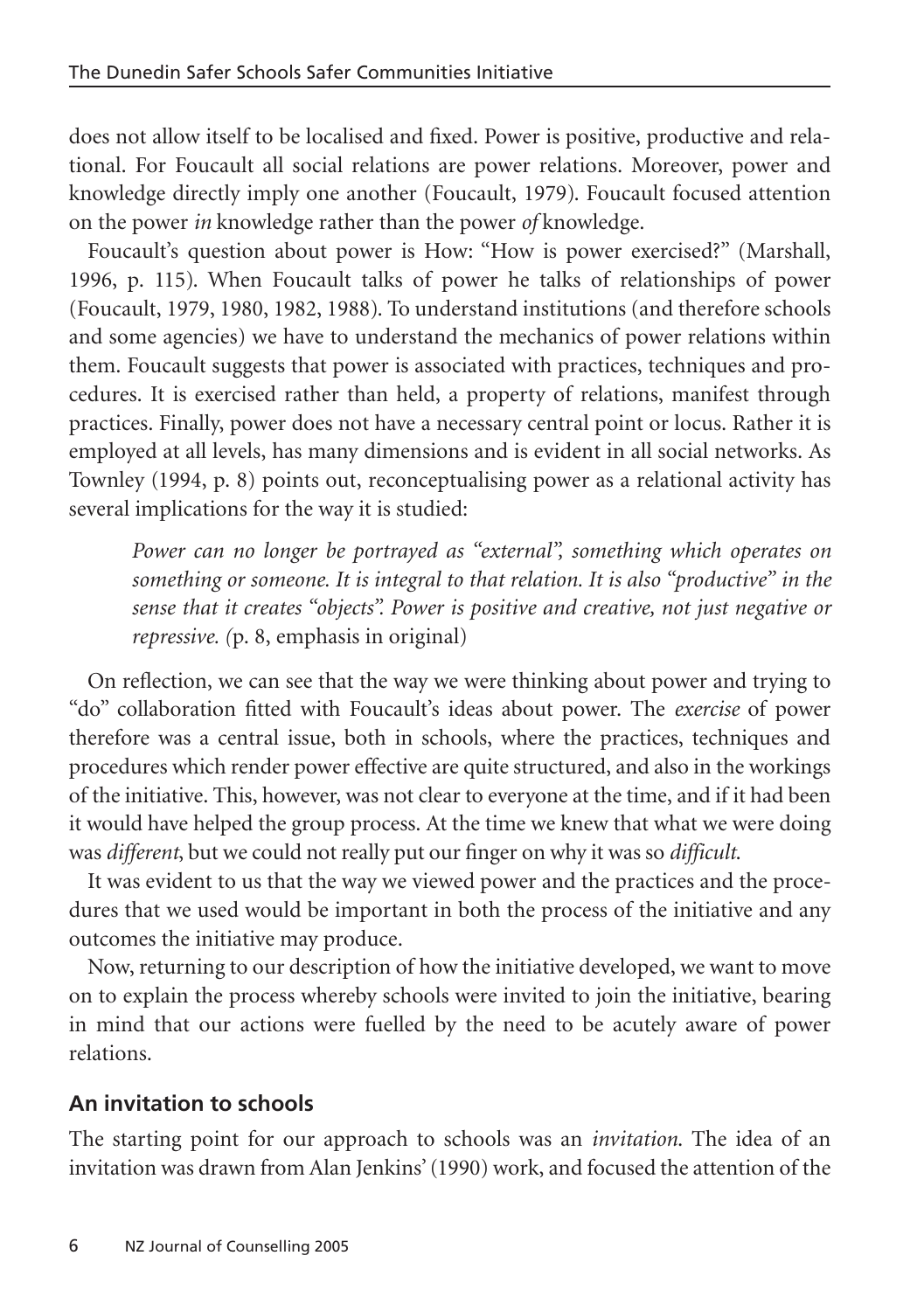interest group on opening a dialogue with schools. We wanted to work together on the issues. The focus of the invitation was a general statement and question:

*Young people have come to us and expressed their concern at the bullying and harassment which is taking place at school. We share their concerns. What do you think of these concerns?*

We found that our approach was met with equal concern from schools, and many schools indicated that they *were* interested in working together in a collaborative way both with each other and with agencies. To be met by such a welcome from schools was for many of the community workers in the group a real surprise. We believe that schools agreed to take part because of the way we invited them to "share the concern", rather than to "take the blame". The extent of the positive responses encouraged some more "open thinking" and further speculation about the possibilities for developing an ongoing dialogue that would serve to help schools and agencies to understand each other's different perspectives.

## **Working** *with* **schools**

In order to hear and understand these different perspectives, several forums were held in the Dunedin Civic Centre. At the first forum, schools were interested in knowing how we could assist them. There were a variety of ideas that sprang to mind, but we were mindful that we did not want to do anything that was underpinned by the thinking that "this is what a school *should* be doing". So we drew together comprehensive information to support the way a school *could* go about developing policy and practice with which to deal with the issues.

What was more important for us, and in line with our narrative philosophy, was the development of ideas and practices that would assist us in working *with* schools.

When schools were asked what *they* wanted from us, some schools said they had heard about the anti-harassment work done at Selwyn College, in particular the Selwyn College model for peer mediation training, *Taking the Hassle out of School*. This model of mediation is anchored in narrative ideas and practices in that it respects and acknowledges young people's competencies and resources. It was identified as a way in which to provide something for schools that would be effective in enabling them to introduce into their schools a way of having conversations about problems. We also believed it would encourage them to reflect on, and make public, the competencies and resources that already existed in schools.

Selwyn College in Auckland had worked to devolve power in the school system by changing management structures to enable all teachers to have a voice in the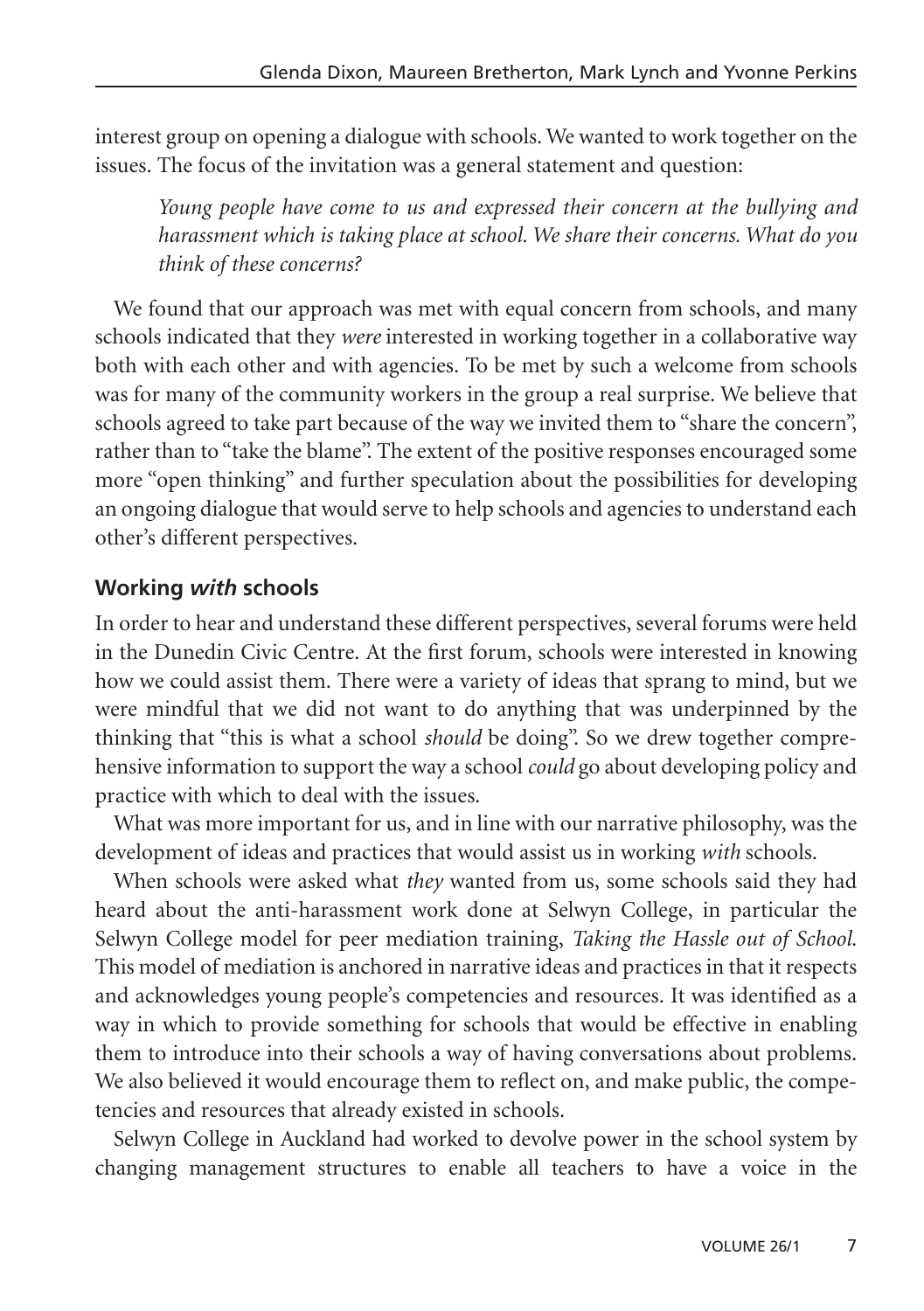management of the school. According to those at the school, this in turn had created increased space for the voice and participation of students to be honoured within the management structures of the school (Lewis & Cheshire, 1998, p. 29). A commitment to the devolution of power at Selwyn College is believed by Selwyn teachers and students to have created significant cultural change. They suggest that flow-on ripples have occurred as a result of this; for example, the student body has also organised itself differently. The learning that came from Selwyn College's experiences became important, not only for our work with schools, but also for our work with the initiative.

The initiative decided to approach Dorothea Lewis and Aileen Cheshire, the guidance counsellors at Selwyn, who with support from David Epston developed the model of mediation, and invite them to share their knowledge with others.

Individual schools made the decision as to what level of involvement they would have, based on their state of readiness. Three schools expressed a specific interest in *developing* mediation programmes at that time, so Dorothea and Aileen visited these schools and worked with school staff to begin the process they had developed at Selwyn. Alongside these specific workshop visits, a two-day workshop was offered to all schools interested in *investigating* mediation.

The manner in which the workshops took place reflected the quality of the collaborative relationships that had been developing between agencies and schools. Health Promoting Schools provided part of the funding and schools provided the rest. Mirror Counselling administered the money. The venue for the training was provided free of cost by the Dunedin College of Education.

Adopting this approach was thought to offer the best opportunity to maximise the use of agency funding. It brought "outside knowledge" into the city, and also generated a forum in which sharing could take place. At the same time, it supported those schools that had real motivation to get on with their work in developing mediation programmes. This shows that schools could decide where they were in the process of making their schools safe and could drive the development at their own pace. Apart from this specific training event, most of the work done by the initiative involved forums. These will now be explained in more detail.

## **Structuring the forums**

It seems that some of the "most appreciated" aspects of the work we have undertaken so far have been providing forums for people to come together and share their ideas and experiences, using questions to structure discussions. For much of the time, those attending a forum split into three broad groups – students, school staff, and agency workers. Each group was provided with a set of questions to frame their discussions,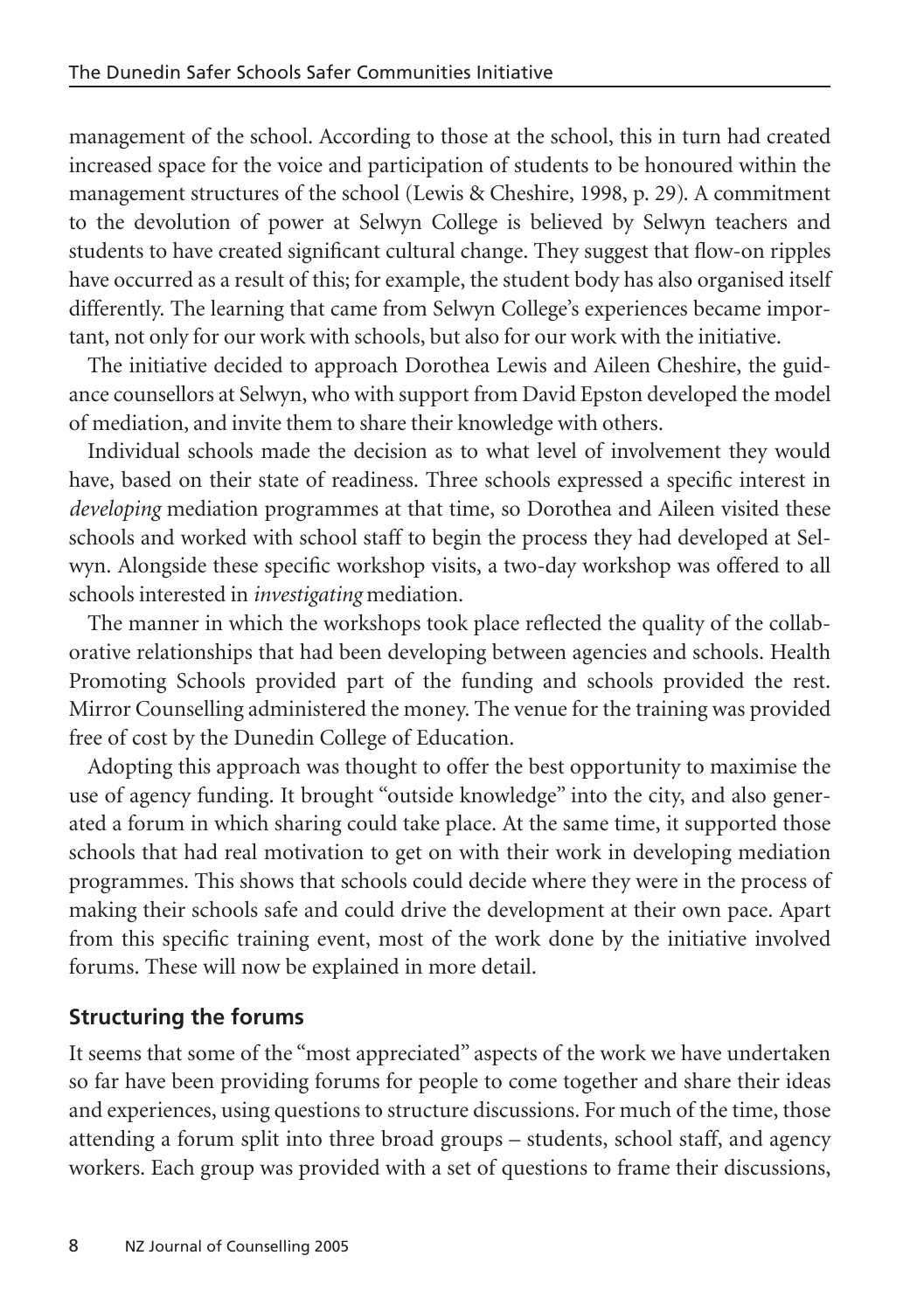and then they reported back to the other groups. Our experience has been that finding good questions has been a very important part of the process of encouraging honest, non-competitive discussions to take place. To this end, we have found the work of Cheshire and Lewis helpful in guiding our thinking (Cheshire & Lewis, 2000; Lewis & Cheshire, 1998, 2000). For example, at one particular forum the following questions were used:

- How did you decide to begin the work and where did you begin?
- What is your school currently doing regarding "Safer Schools"?
- What supports and/or challenges the work?
- What have you noticed happening in your school that tells you the work of "Safer Schools" is having an effect?

At these forums people working within each context had an opportunity to become aware of the wider community of concern (Epston, 1995). Thus they experienced a sense of shared responsibility and ideas instead of an isolated struggle burdened by blame and resistance.

### **Deconstruction conversations**

Both at forum meetings and in the work done in schools, attention was paid to the way in which conversations about bullying and harassment were structured. Because of the sensitivity of the problem of bullying and harassment in relation to school reputations, a deconstructive process seemed most useful in that it is "less adversarial and more playful than critique or confrontation" (Monk et al., 1997, p. 302). So again, in keeping with narrative ideas and practices, the questions used for discussions within and among schools were designed so that people's own knowledge and experiences could be brought to the fore, appreciated and shared, in order to provide a wealth of possibilities from which participants could choose to move forward in their own ways.

Each school context has its own particular discourse or ways of speaking, with certain "taken for granted assumptions that lie just beneath the surface of many conversations" (Winslade & Monk, 1999, p. 22). In turn, these discourses have a powerful influence in shaping the lives of the people within them, and as Winslade and Monk note, "… it is hard to notice how these assumptions structure relations between people and even shape the functioning of institutions" (p. 53). Understanding school discourse therefore seemed to be a useful beginning point given our concerns that we find safe ways of talking between schools. Within those conversations people were invited to "subvert taken for granted realities and practices" (White, 1992, p. 121) and begin to expose the ways in which bullying and harassment influence our lives.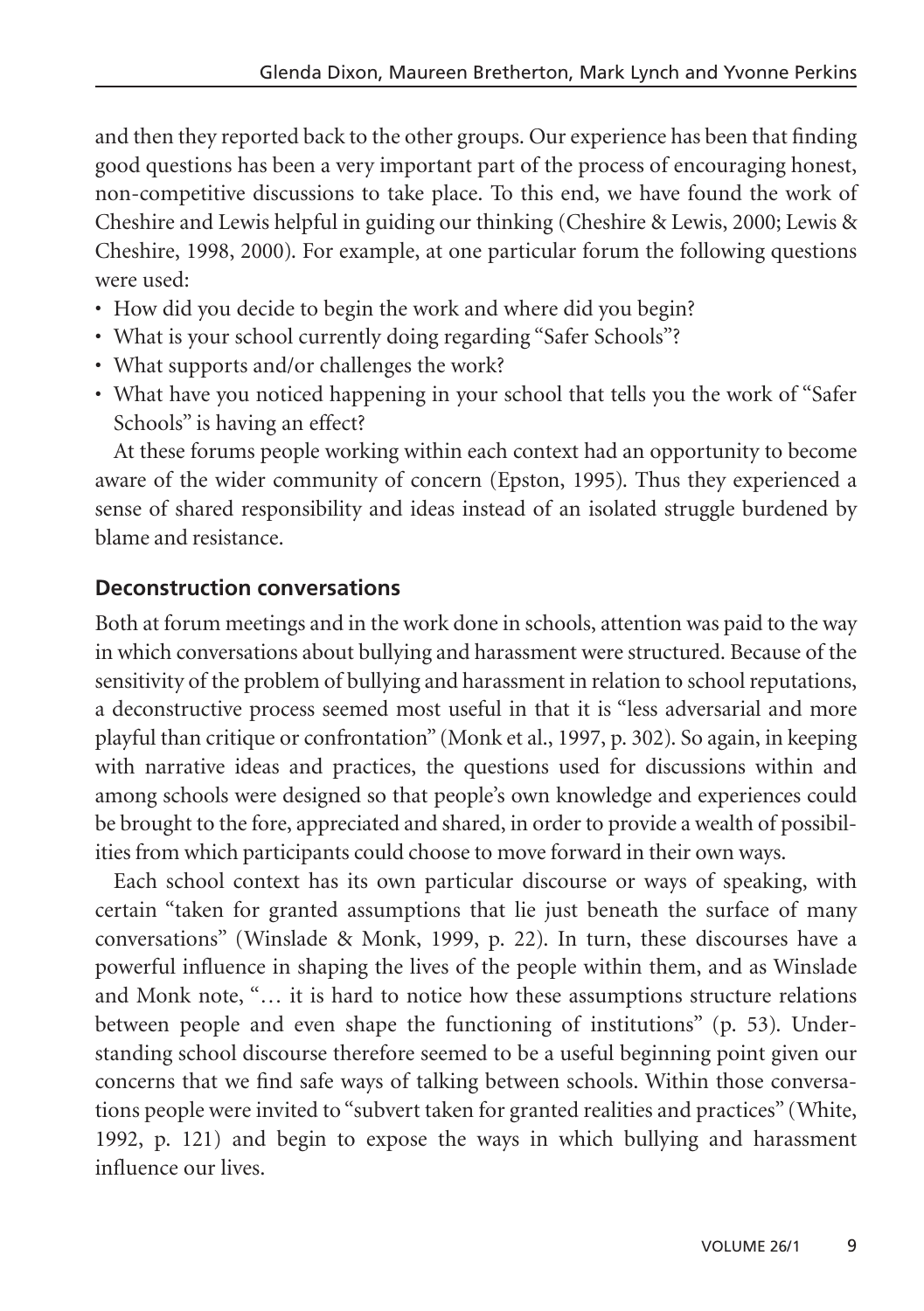By way of illustrating this, something that has been of particular interest has been "noticing" how each school finds its own way to *begin* – where the initial interest comes from and how it evolves. Not surprisingly, it is often school guidance counsellors who initiate the work within a school. However, it is also very noticeable that once students are given an opportunity, they are often very powerful and enthusiastic participants within the process. White (1995) suggests that developmental ideas about young people's ability (or lack of) to handle the responsibilities involved in tackling such complex problems as bullying and harassment often prohibit us from consulting with them about such matters. However, White also suggests, "… when we get in touch with how active children [and young people] are in routinely consulting one another, and what this means to them, we see this myth dismantled" (p. 54).

For example, in one school the guidance counsellor began by drawing together a small group of students interested in addressing bullying and harassment in the school. These students began by asking the principal for a copy of the school policy on harassment, discussing it, and offering suggestions for change to the governing board. So began the process of change within the school.

In another school, a group of students became aware of the Safer Schools initiative, and asked to attend a forum after having some concerns about a particular student in their school suffering from the effects of bullying and harassment. They then returned to their school and asked the principal if the school could become involved with the Safer Schools initiative.

Other schools have used discussions with parent groups as a starting point, and still more have begun with conversations between guidance counsellors and school principals, who have then consulted staff before bringing students into the process.

It has been important that people working within the SSSC initiative respect the people within each school and carefully research cultural knowledge already available before proceeding. As Kotze and Kotze (2001) remind us, "Only if participants benefit from the research [work] will it contribute to ethically acceptable … knowledge" (p. 11).

## **The charter**

As mentioned previously, we did not know that a charter would eventuate from our forums and conversations among schools and agencies, however the idea of schools signing a charter was something that was suggested reasonably early on in the development of the initiative. While this was considered to be in general a good idea, it was also recognised that introducing a charter would lead to some big questions. These would include: Who should sign? Who should decide who should sign? If all schools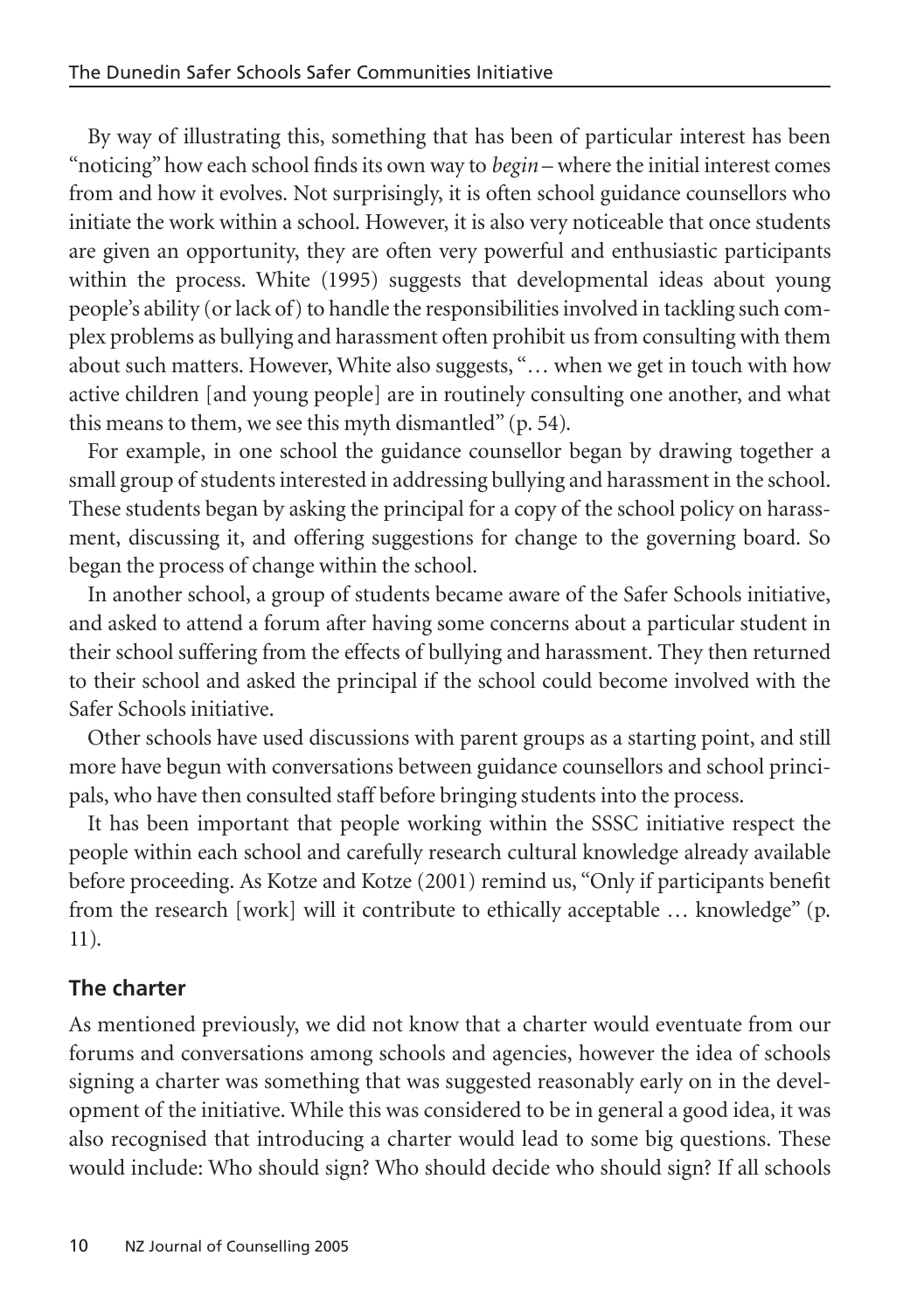can sign, what does this communicate about the value of the charter? What if someone's level of commitment is merely wanting to be seen signing? With this question in mind, is it better for a school that "has work to do" to be signing sooner rather than later? Are they better to be part of the process rather than working outside it? Is this a charter that should just be signed by schools? What about community agencies? Should they not also have to consider these issues? Indeed, where do agencies and the wider community stand? If only schools signed, was the initiative looking to "stand over" them rather than work in partnership?

We have not been able to arrive at definitive answers to all these questions. However, we have certainly found that asking them, though time consuming, is a useful process that has enabled us to work more effectively. Again, it has been necessary to acknowledge the reality that these things are not easy. There are no simple answers, but with an open dialogue it is possible to negotiate problems in a way that can lead, in the long term, to safer places for all.

We now think that the charter has come to be about questions, and it has provided *some* answers. It has provided something to recognise and it helps to draw together people's work. It has provided a focus to have conversations about what constitutes commitment to the charter and how it can be demonstrated. It has drawn attention from observers both inside and outside New Zealand, who ask how has it been possible to reach a point at which people will make a written commitment and how might it be possible to do this elsewhere? It has most certainly provided a larger voice for standing up against violence in our community. We now know that the charter is part of the journey *towards* safer schools and communities, and not the destination.

In November 1999 nine high schools and one intermediate school signed the first City of Dunedin Safer Schools Safer Communities' Charter. The charter contained six principles, summarised as follows:

- 1. Zero tolerance to bullying and harassment.
- 2. Recognition of Te Tiriti o Waitangi.
- 3. Inclusion for all, regardless of ethnicity, religion, socio-economic background, gender, sexual orientation, appearance, and abilities.
- 4. Clear guidelines as to what constitutes acceptable and non-acceptable behaviour.
- 5. Clear lines of communication for dealing with bullying and harassment.
- 6. Promotion of safe and secure environments and collective responsibility for others' safety.

The signing took place in the Civic Centre, with each signatory school bringing along their principal, a student representative and the chairperson of the Board of Trustees to explain how their school had gone about the process of deciding to be part of the Safer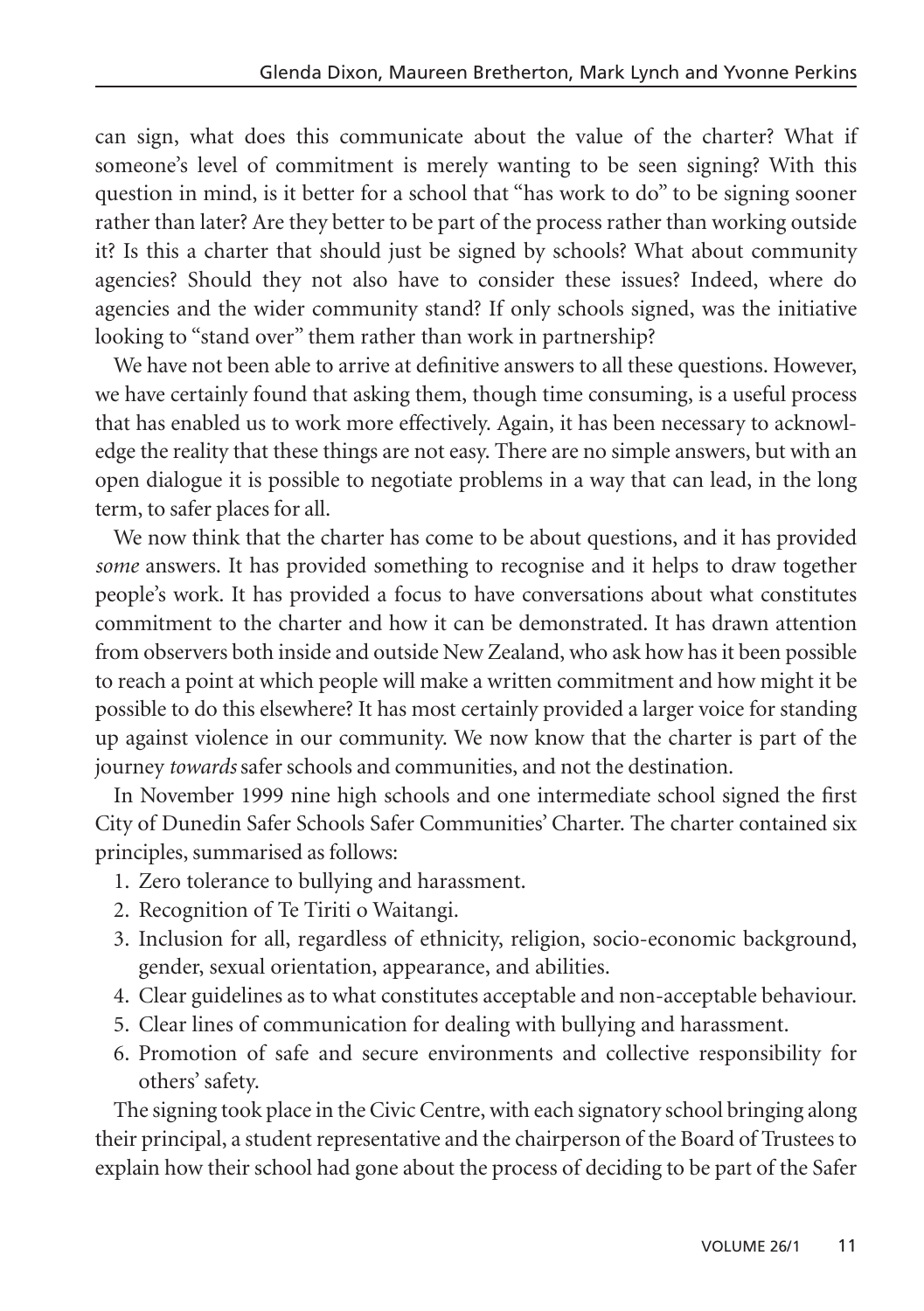Schools Safer Communities initiative. For most, it had involved a lengthy process of student, staff and family questionnaires; much discussion and debate; the overcoming of resistance, and eventually some agreement on how they would go about making *their* place safer. It was an inspiring ceremony, with beautifully designed charter documents that the school representatives (including the student representative, principal and Board of Trustees representative) and the deputy mayor signed. These documents are now framed and proudly displayed in schools.

On the basis of the support generated for the signing of the charter, in 2000 we managed to secure almost \$5000 in funding from the Ministry of Education. This allowed us to employ a worker, albeit for very limited hours, to provide a central point of contact for the initiative. We found this worker's role to be helpful in promoting the idea of the charter, as well as providing a focal point for holding and distributing information. The question of ongoing funding remains a problem with which we continue to wrestle. One of the initiative's greatest strengths has been that it is not identified with, or answerable to, one particular institution. It may be, however, that this has made attracting funding particularly difficult. However, along with the liaison worker, forums held since the signing have helped to keep the initiative's work visibly alive and growing.

## **The present situation**

At the end of 2002, the SSSC initiative, along with students from the Dunedin College of Education, carried out research to measure the effectiveness of the charter in schools. Seven Dunedin schools who were charter signatories agreed to the "bottom up" research (Foucault, 1980) that we hoped would be useful for each school in deciding what their next steps towards maintaining a safe environment would be. The research involved random interviews of male and female students of different age groups in each school. The results remain confidential to the schools involved; however, they have shown that the effectiveness of the charter bore a direct relationship to the passion with which the charter was held in the school. For example, schools that actively promoted the charter by referring to it in school assemblies, maintained peer mediation teams who actively worked against bullying and harassment, and had clear harassment policies, seemed to have students who were very aware of the charter's existence in their school and understood what it meant to them as students.

We continue to see the charter as a living document rather than a document that demonstrates the "safeness" of a school. The signed charter displayed in a school foyer indicates that the school has recognised its commitment to maintaining a healthy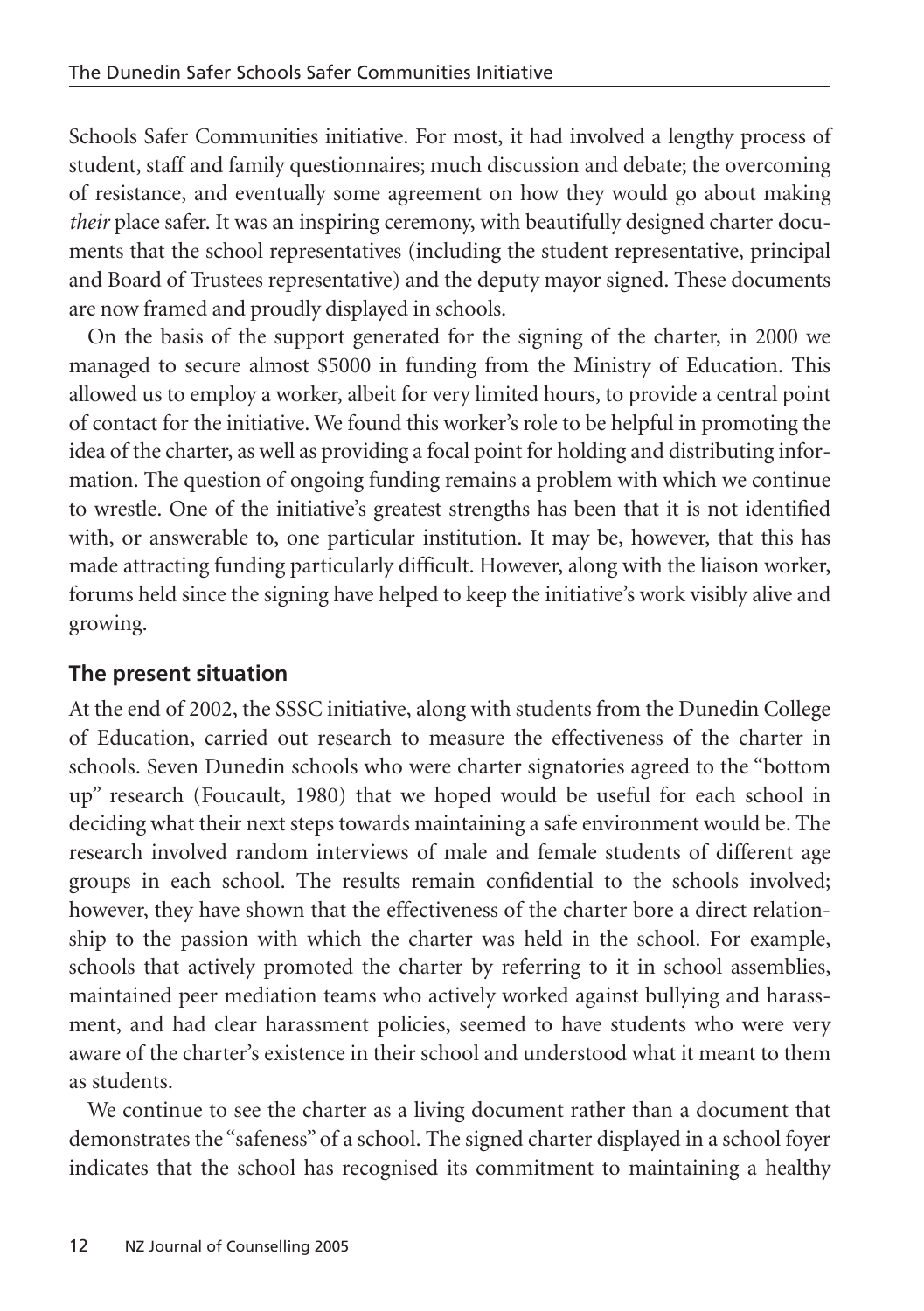school environment and that this commitment is ongoing. We believe the charter has to be lived out each day as an ongoing commitment to safety and change.

In 2003, through grants from both the Dunedin City Council and Zonta, we were able to employ a worker who visited schools to invite them to begin to address their ongoing safety needs. Schools were encouraged to use the checklists in the *Guidelines for Mentally Healthy Schools* resource (Dickinson, 2001) for this purpose. We also extended the invitation to South Otago and North Otago schools. Most of the original schools and many new ones participated in the signing process, which took place towards the end of 2003. There were planned local signings in Balclutha and Oamaru also.

#### **Conclusion**

While this is the end of the paper, it is not the end of the story. The initiative has continued and has evolved with time. Many of the founding members are no longer involved. This has been the nature of the initiative, which is quite demanding of time, energy and commitment, so we have become used to the way people move in and out of the initiative, giving what they can when they can. We see this as being an example of "an organisation that breathes".

Being involved with the initiative has brought with it its fair share of highs and lows. We believe in hindsight that narrative ideas and practices were the key to the collaborative process within both the larger forums and the smaller working group, because those involved in designing and facilitating the meetings brought that knowledge to those processes. Other participants experienced meetings that were engaging and effective and forums where people were heard. They experienced the process moving forward. We believed and still believe that relationships of power are crucial both to collaboration and in dealing with issues around bullying and harassment. Trying to keep our focus on power relationships and negotiating the effects of the power relation as it was constituted through the myriad relationships that took place was the major challenge of the initiative. This paper has explored some of the challenges and successes of working collaboratively across schools and agencies on the issue of bullying and harassment. We do not claim to have come up with any working model that can be espoused. What we hope we have done is to present part of our journey in a time and place, and demonstrate that there are no answers – only questions.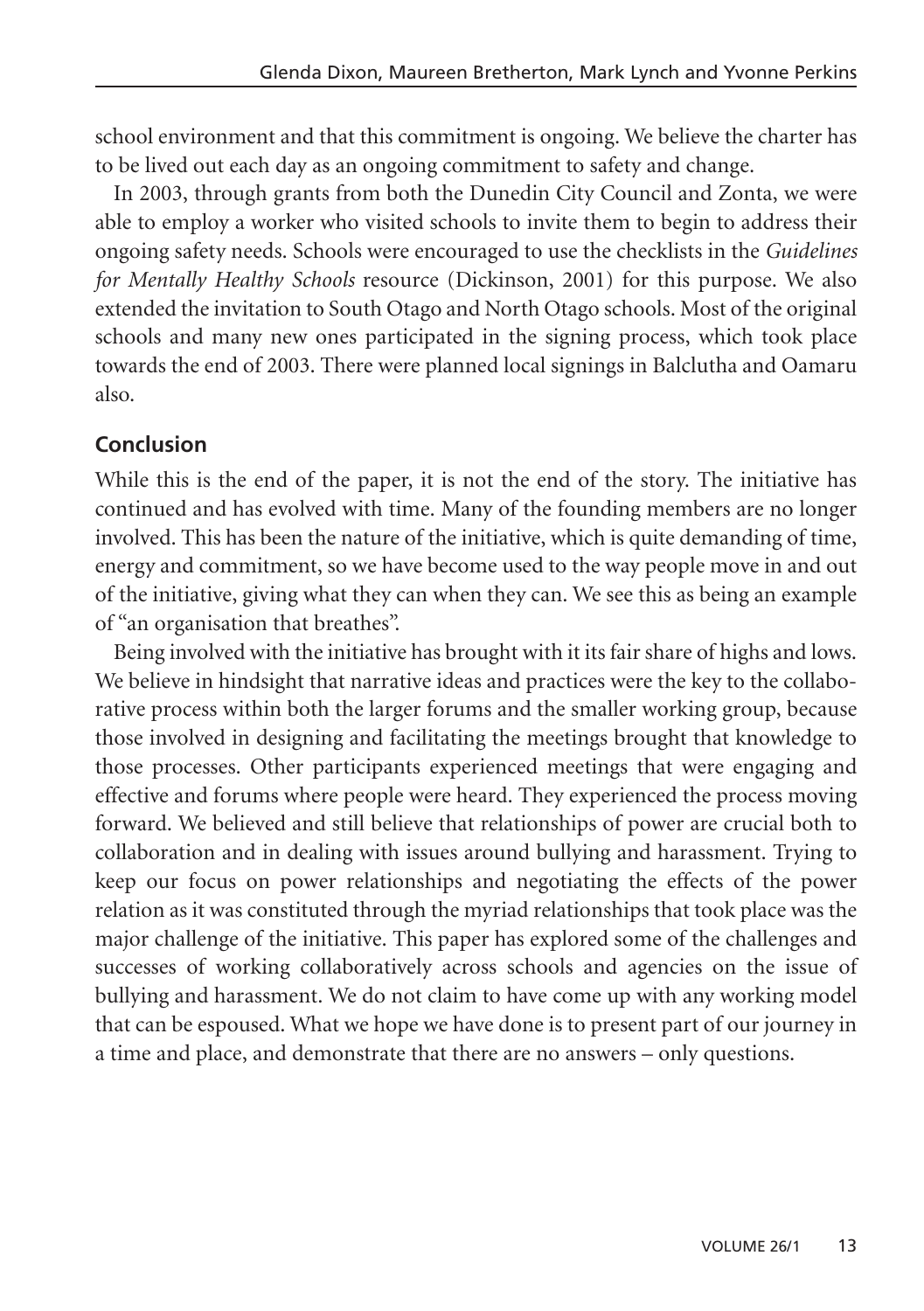#### References

Bird, J. (2004). *Talk that sings: Therapy in a new linguistic key*. Auckland: Edge Press.

- Carpenter, V.M. (2001). Curriculum and the (re)production of education. In V. Carpenter, H. Dixon, E. Rata & C. Rawlinson (Eds), *Theory in practice for educators*, pp.109–136. Palmerston North: Dunmore Press.
- Cheshire, A. & Lewis, D. (2000). *Reducing bullying in schools: Whole school approaches to building a culture of understanding and respect.* Report to the Winston Churchill Memorial Trust Board.
- Codd, J. (1999). Educational reform, accountability and the culture of distrust. *New Zealand Journal of Educational Studies, 34* (1): 45–53.
- Dickinson, P. (2001). *Guidelines for mentally healthy schools: A resource to assist schools in the implementation of mental health promotion initiatives in the school community.* Auckland: Mental Health Foundation of New Zealand.
- Epston, D. (1995). *Constructing alternative knowledges.* Workshop presented at the 3rd Australian and New Zealand combined Family Therapy Conference, 30 August–2 September, Wellington, New Zealand.
- Foucault, M. (1979). *Discipline and punish*. Middlesex: Peregrine Books.
- Foucault, M. (1980). *Power/knowledge: Selected interviews and other writings.* USA: Peregrine Books.
- Foucault, M. (1982). The subject and power. In H.L. Dreyfus & P. Rabinow (Eds), *Michel Foucault: Beyond structuralism and hermeneuti*cs, 2nd edn, pp. 208–226. Chicago: University of Chicago Press.
- Foucault, M. (1988). The ethic of care for the self as a practice of freedom. (Interview.) In J. Bernauer & D. Rasmussen (Eds), *The final Foucault*, pp. 1–20. Cambridge MA: MIT Press.
- Gordon, L. (1999). From nation building to profit making: The past present and future of schooling in New Zealand. *New Zealand Journal of Educational Studies, 34* (1): 247–54.
- Held, B.S. (1995). *Back to reality: A critique of postmodern theory in psychotherapy*. New York: W.W. Norton.
- Jenkins, A. (1990). *Invitations to responsibility: The therapeutic engagement of men who are violent and abusive*. Adelaide: Dulwich Centre.
- Kotze, E. & Kotze, D. (Eds) (2001). *Telling narratives*. Pretoria: Ethics Alive.
- Lauder, H., Hughes, D. & Watson, S. (1999). The introduction of educational markets in New Zealand. *New Zealand Journal of Educational Studies, 34* (1): 86–98.
- Lee, H. & Lee, G. (1999). The contested middle ground: Middle schools in New Zealand. *New Zealand Journal of Educational Studies, 34* (1): 211–21.
- Lewis, D. & Cheshire, A. (1998). The work of the Anti-Harassment Team of Selwyn College. *Dulwich Centre Journal, 2&3*: 4–32.